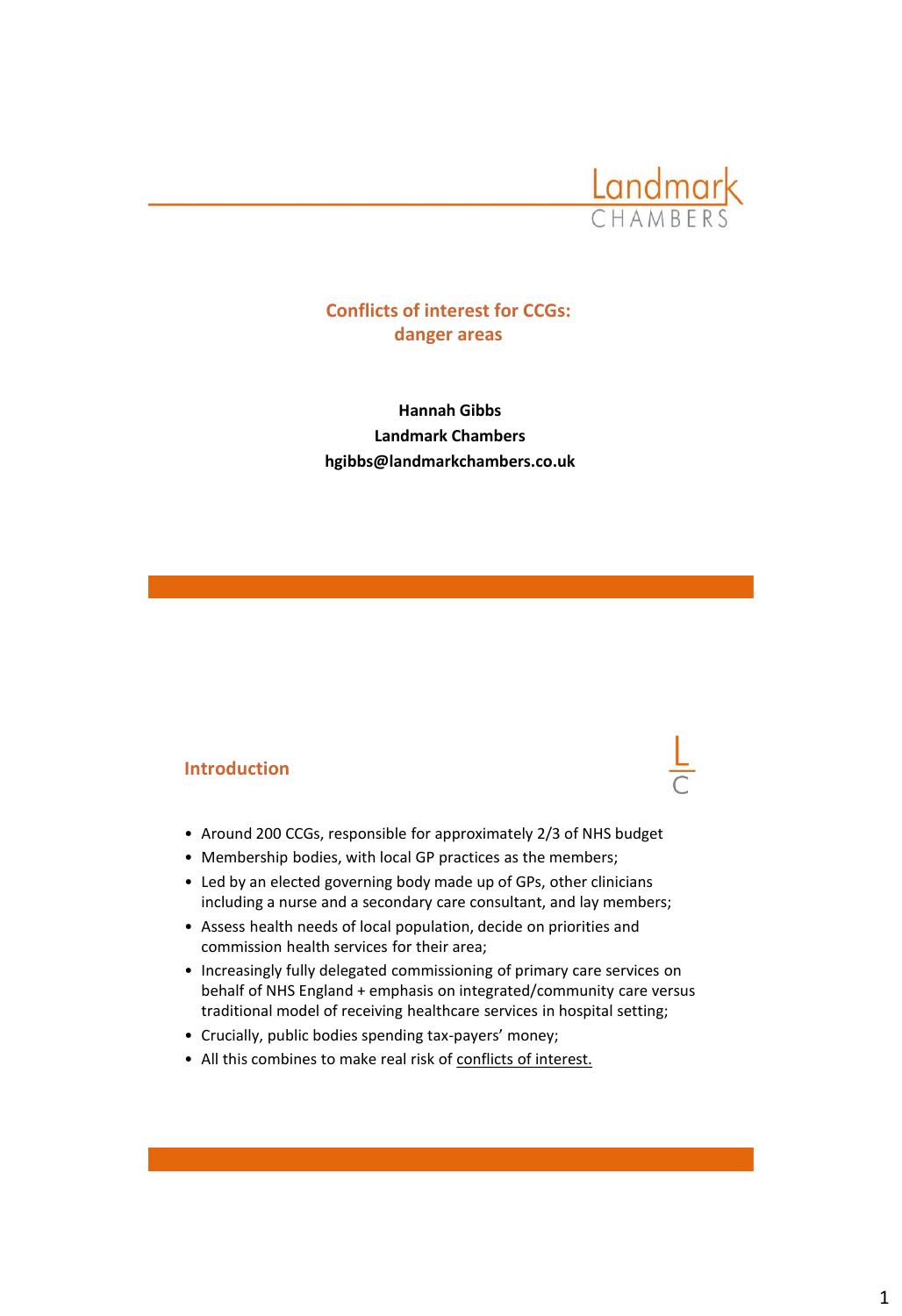## **What are conflicts of interest?**



Definition in the Conflicts of Interest Guidance:

*"a set of circumstances by which a reasonable person would consider that an individual's ability to apply judgement or act, in the context of delivering, commissioning, or assuring taxpayer funded health and care services is, or could be, impaired or influenced by another interest they hold"*

Most likely conflict = financial stake in private companies. BMJ study in 2015: 25% of 2476 clinical, lay and managerial members of CCG governing bodies had a financial stake in a for-profit company

## **Conflicts of interest: legal framework**

• Section 14O of the NHS Act 2006:

*(1) Each clinical commissioning group must maintain one or more registers of the interests of— (a) the members of the group,*

*(b) the members of its governing body,*

*(c) the members of its committees or sub-committees or of committees or sub-committees*

*of its governing body, and*

*(d) its employees.*

*(2) Each clinical commissioning group must publish the registers maintained under subsection (1) or make arrangements to ensure that members of the public have access to the registers on request.*

**"the local newspaper test"**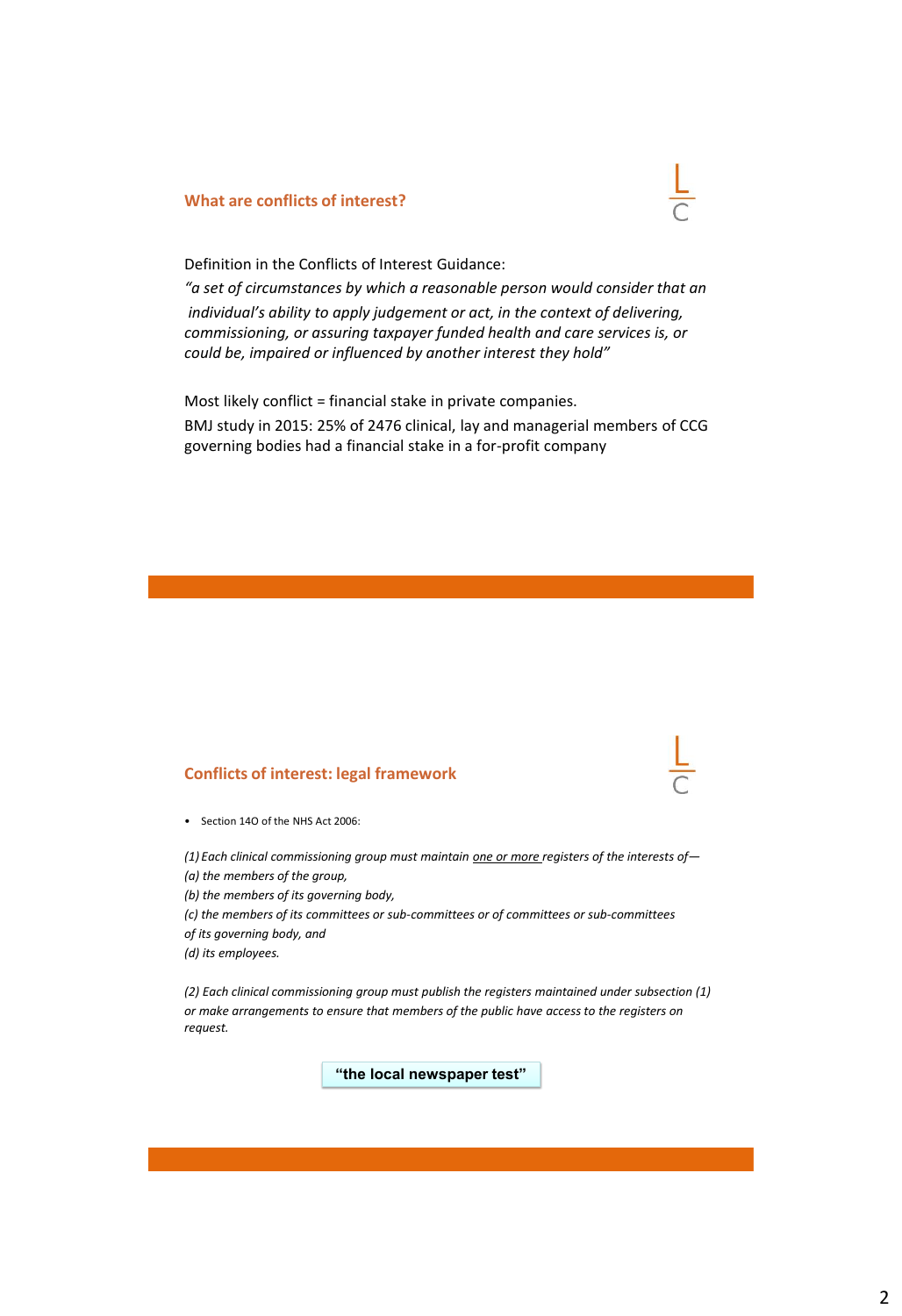## **Conflicts of interest: legal framework**

*3) Each clinical commissioning group must make arrangements to ensure— (a) that a person mentioned in subsection (1) declares any conflict or potential conflict of interest that the person has in relation to a decision to be made in the exercise of the commissioning functions of the group,*

*(b) that any such declaration is made as soon as practicable after the person becomes aware of the conflict or potential conflict and, in any event, within 28 days, and (c) that any such declaration is included in the registers maintained under subsection (1).*

*(4) Each clinical commissioning group must make arrangements for managing conflicts and potential*

*conflicts of interest in such a way as to ensure that they do not, and do not appear to, affect the integrity of the group's decision-making processes.*

## **Conflicts of interest: legal framework**

• Paragraph 5 of Schedule 1A to the NHS Act provides:

"*The constitution must specify the arrangements made by the clinical commissioning group for discharging its duties under section 14O(1) to (4)"*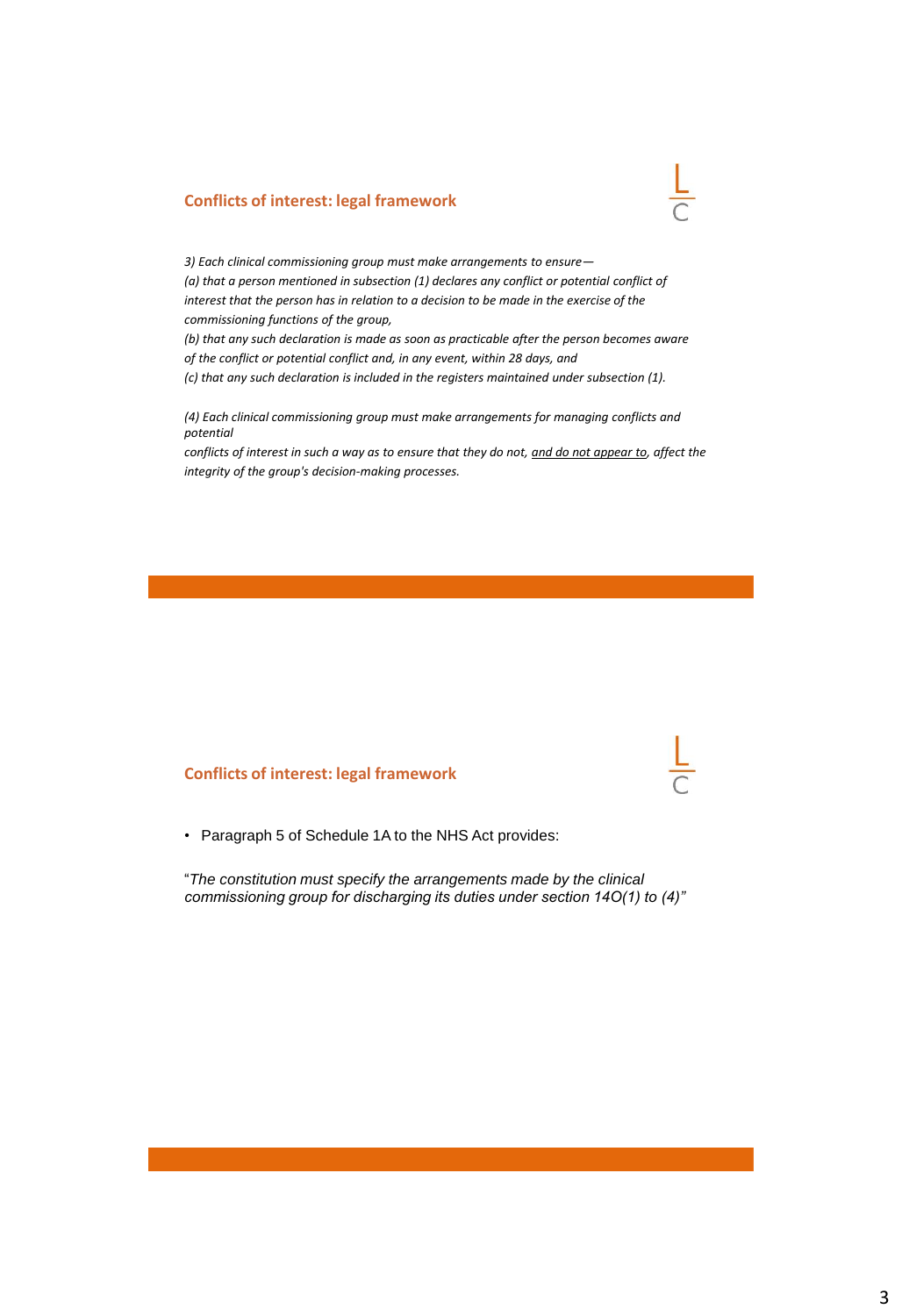## **Conflicts of interest: legal framework**

*(5) The Board must publish guidance for clinical commissioning groups on the discharge of their functions under this section.*

*(6) Each clinical commissioning group must have regard to guidance published under subsection*

*(5).*

*…*

## **Conflicts of interest: the statutory guidance for CCGS**



- Important features of the guidance:
- Types of interest:
	- **Financial interests:** This is where an individual may get direct financial benefits from the consequences of a commissioning decision
	- **Non-financial professional interests:** This is where an individual may obtain a nonfinancial professional benefit from the consequences of a commissioning decision, such as increasing their professional reputation or status or promoting their professional career
	- **Non-financial personal interests:** This is where an individual may benefit personally in ways which are not directly linked to their professional career and do not give rise to a direct financial benefit
	- **Indirect interests:** This is where an individual has a close association with an individual who has a financial interest, a non-financial professional interest or a non-financial personal interest in a commissioning decision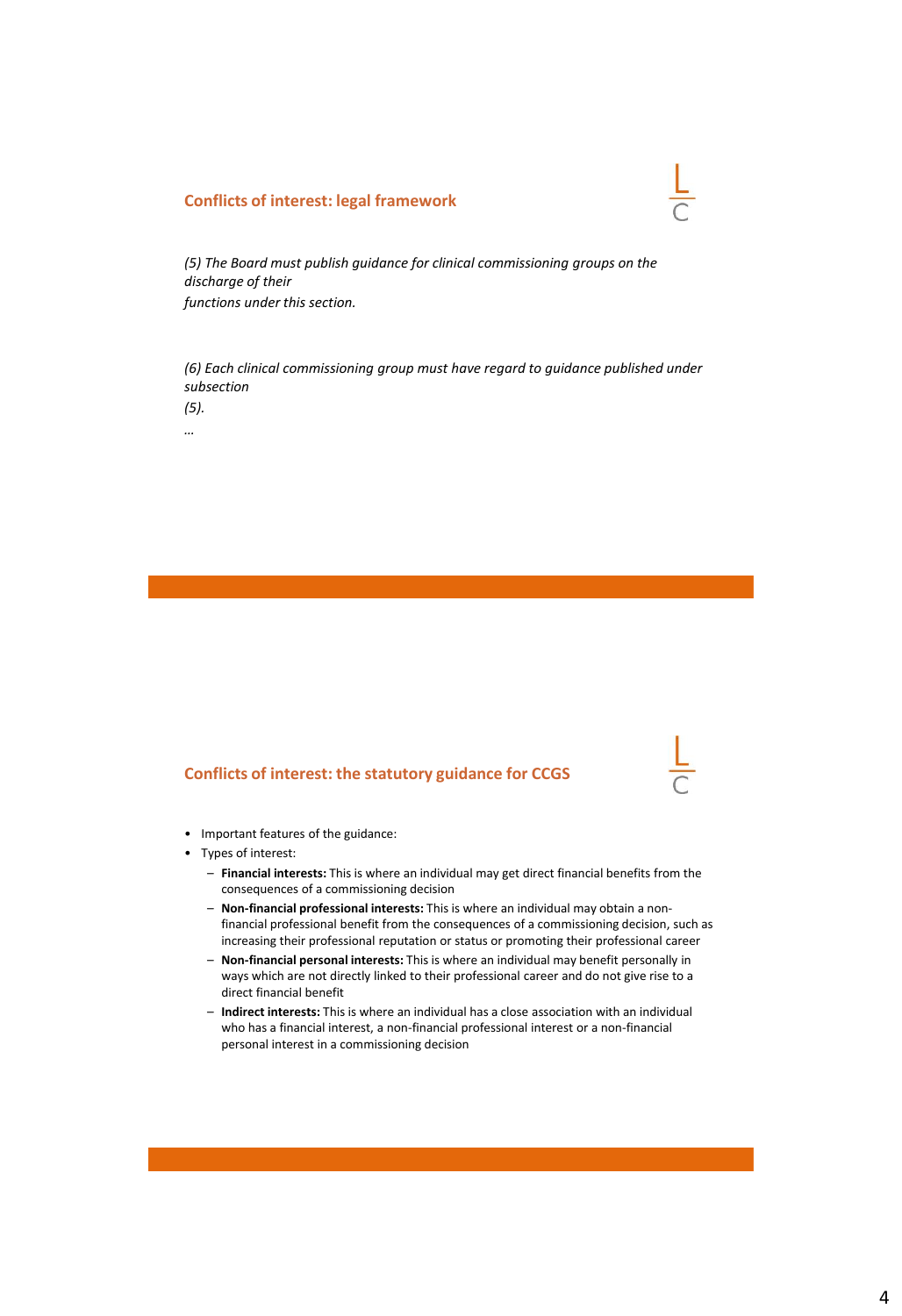## **Conflicts of interest: the statutory guidance for CCGS**



- "We expect all CCGS to fully implement this guidance"
- "The CCG should exercise discretion on a case by case basis, including in relation to new care model arrangements, having regard to the principles set out in the… guidance"
- Accountable officer should identify a team or individual with responsibility on day to day basis for conflicts of interest
- Conflicts of Interest Guardian role to be undertaken by CCG audit chair. Provide independent advice + judgment on conflicts of interest issues, main contact for CCG members on potential conflicts.

## **Danger areas**



Primary care commissioning

❖Obvious area of risk given CCGS' membership and makeup

❖Increased commissioning of primary care services and community services where members of CCG might want to bid to provide services

❖Make sure interests properly declared and recorded at all stages of the process ❖Proper paper trail

❖Robust/rational reasons for commissioning decisions – proper evidence base, properly taking into account annual commissioning plan, JSNA etc.

❖Ultimately, arrangements will have to provide for the non-participation/non-voting of members, even if clinical input would be valuable, if interests too great

❖Consider: co-opting members of neighbouring CCGs (any experience of this?)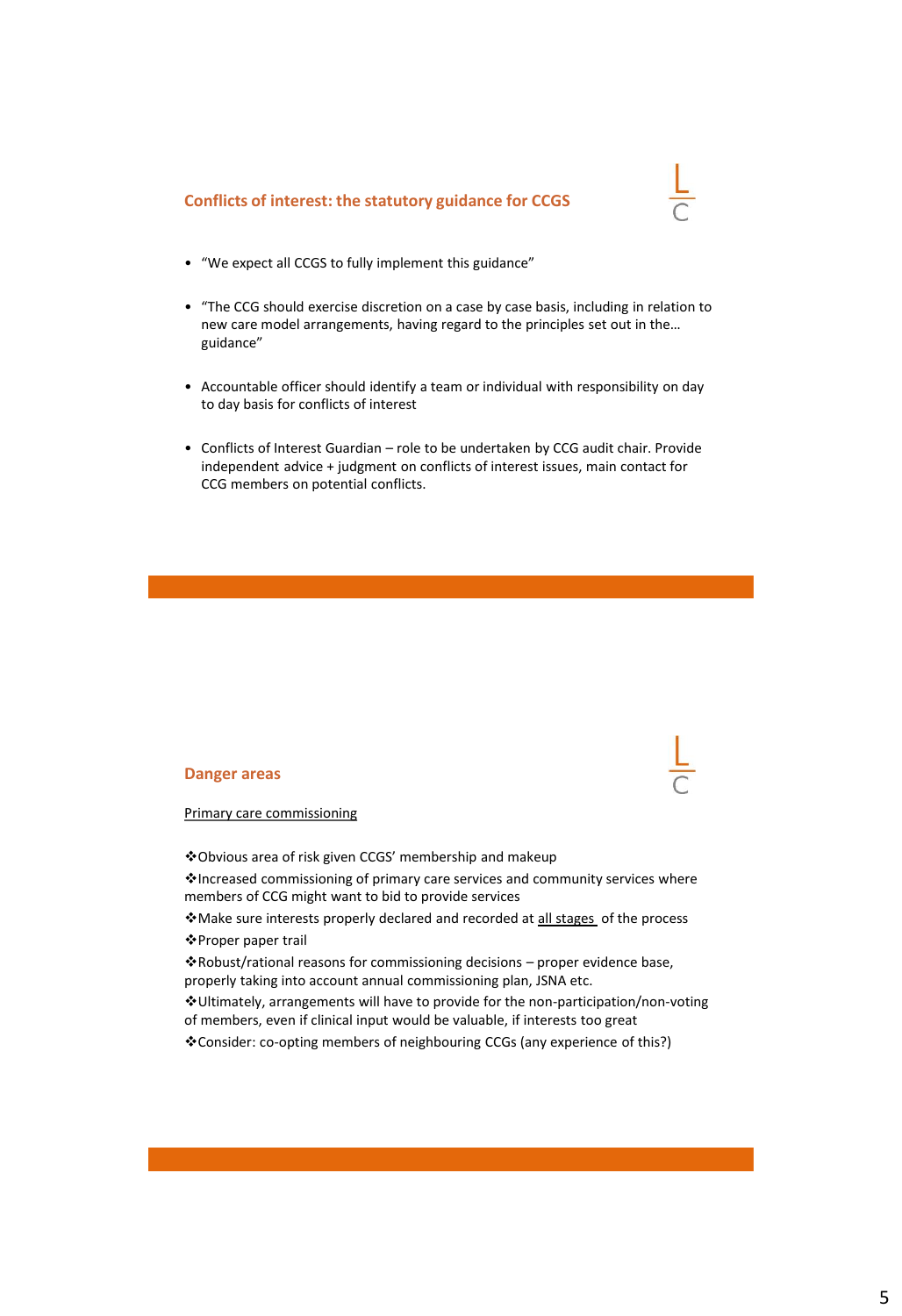#### **Danger areas**



## Procurement exercises

- ❖ NB specific statutory provisions in relation to procurement: Reg 24 of Public Contracts Regs 2015 and Reg 6 of National Health Service (Procurement, Patient Choice and Competition) (No. 2) Regulations 2013.
- ❖ Risk a claim in damages/other remedies
- ❖ Case study: a London CCG who simply cancelled a procurement exercise because member's business, whose services been commissioned by CCG in past and contract expired, lost a tender exercise. Didn't like outcome so cancelled it and decided to reinstate. Very stark but happening!

#### **Danger areas**

Hidden areas of conflict: sponsorship for events in particular

- ❖ Challenge to run events, treatment review projects etc, CCGs often require sponsorship
- ❖ Guidance has specific section on sponsorship
- ❖ BMJ investigation published this year:
- ❖ "GP commissioners in England are receiving tens of thousands of pounds from drug companies without declaring the funding in their public registers, an investigation by *The BMJ* has found."
- ❖ Common theme.